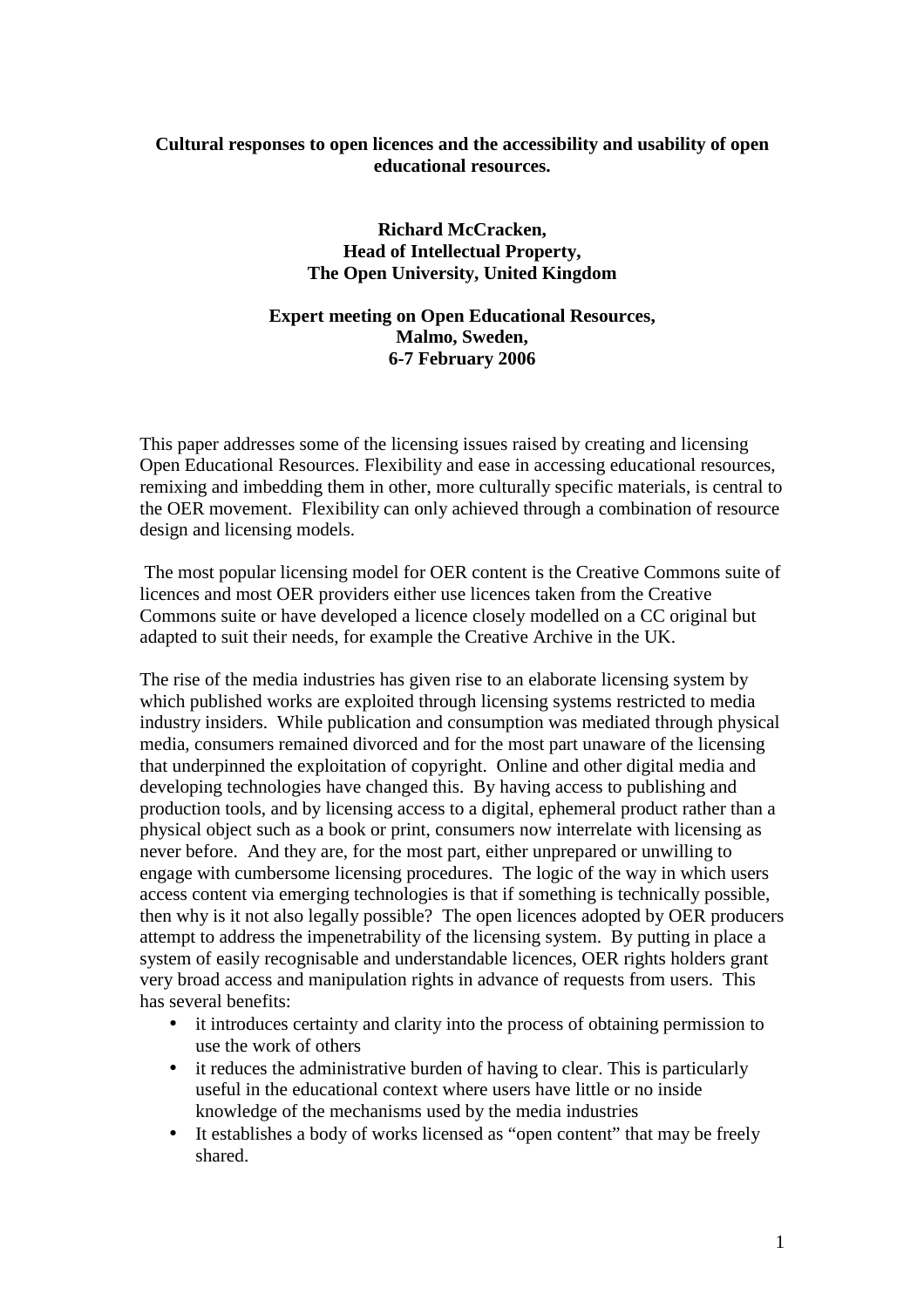However, we must also recognise that open licences have some disadvantages:

- Rights holders must be prepared to grant and to live with exercising only a 'broad-sweep' control over their works, replacing the case by case control with which they are familiar.
- Moral rights are waived under licences offering the right to make derivative works
- Different and often blurred and overlapping boundaries emerge between notfor-profit, educational and commercial exploitation or distribution.

The responses to the opportunities offered by open content, specifically in this case OER, are driven by a number of socio-cultural factors reflecting how the individual or institution balances the advantages and disadvantages of open licensing. It is common for responses to be defined by membership of a cultural or socio-economic group that transgresses national boundaries: communities of publishers, or other commercial rights holders, academics, librarians, individual users, and so on. Each group has its own take on the benefits and threats and many groupings are further subdivided: academic journal publishers do not handle open content in the same way as trade publishers while Physics appears to have a culture that is more sympathetic to open licensing than other academic subjects, and so on.

#### **Ownership of economic rights: academic authors and their universities**

Releasing works under an open licence rests upon the consent of the copyright holder(s). In the case of educational content, ownership of copyright must be resolved before content can be released. It is a principle of copyright that ownership vests in the author in the first instance, and in the employer in the case of work produced in the course of employment ("work for hire" in the US). Ownership can be difficult to disentangle for educational institutions and academic authors because it is often not entirely clear whether a work has been produced in the course of employment or not. Custom and practice muddy these waters still further. Traditionally in campus based universities academics have been free to exploit the copyright in their lecture notes by turning them into academic textbooks. A strict interpretation might be that copyright in lecture notes rests with the employer but universities have never sought to exercise these rights and neither have they objected to academic staff exploiting them. Most universities have been happy to encourage this kind of copyright exploitation while still seeking to control or manage the exploitation of other forms of IP, particularly patentable inventions deriving from research, for example.

The ownership of copyright in course materials is fundamental to distance teaching universities and most have addressed the issue in their contracts of employment. Most often the employer acquires ownership of copyright in course materials while members of academic staff retain copyright in papers, articles and work created as part of their personal research. However, the ownership of copyright in electronic course materials is an area of increasing concern to campus based universities entering distance learning, where academic authors may feel that the acquisition of copyright by their employer represents a threat to their own ability to exploit the market for academic textbooks. Even in the case of distance teaching institutions the pattern is mixed. In Europe, for example, the authors of some institutions retain copyright, granting the university only a limited right to distribute the work to their own registered students. Other institutions acquire copyright, including full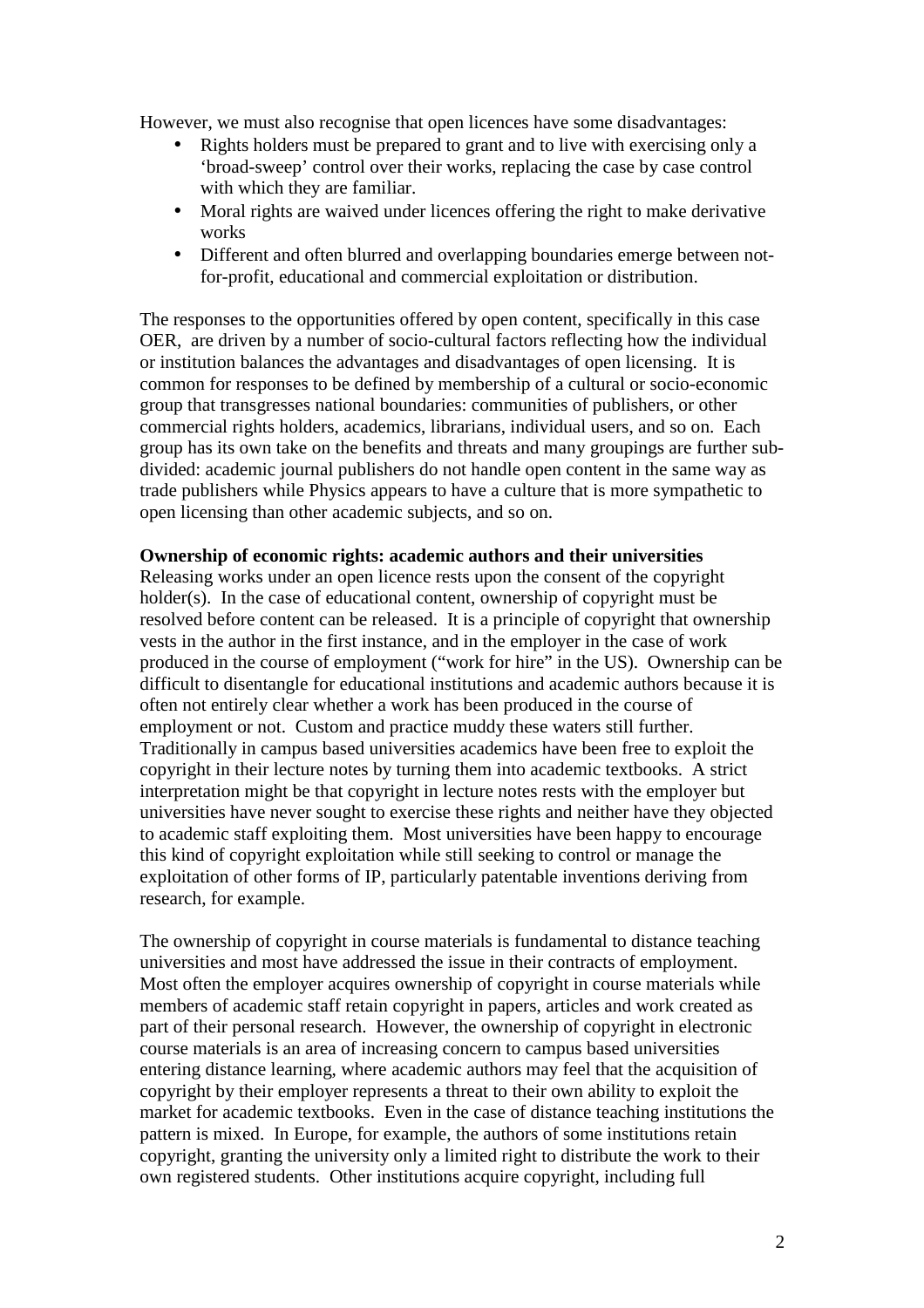exploitation rights, but for a limited period, perhaps only five years, at the end of which copyright reverts to the author. Collaborative course development amongst institutions with varying employment practice has been complicated and has involved a series of head contracts between the institutions with a series of sub-contracts between an institution and the academic staff of another.

Other concerns, particularly within but not restricted to traditional campus universities beginning to enter the online teaching sector, include the fear that staff leaving to join a rival institution may be able to take course materials with them and use them to compete for students in the same, online market where student recruitment is much more directly competitive.

## **Ownership of moral rights**

Moral rights, the right to be identified as the author and the right to object to derogatory treatment of the work, are particularly relevant to licences that permit the creation of derivative works. These licences necessarily permit the use of the work in other forms and adaptations, in contexts that are unpredictable and of which the author may not approve. And yet the licensee must be confident that the licensor will not object to their treatment. This includes on the one hand a waiver of moral rights by the author, or at least an understanding that they will not be exercised. This is a particular difficulty for jurisdictions where moral rights are both inalienable and perpetual. In jurisdictions where moral rights are not recognised or where they may be waived or apply in only a limited way to work created in the course of employment, solutions may be found but even in these jurisdictions many academic authors have concerns about how their work may be distorted in the course of sublicensing.

Much of this centres on uncertainty about what kind of use constitutes 'noncommercial' or 'educational'. While those most strongly in favour of open content release are least concerned about the nature of derivative works, many authors have a proprietorial concern about their work and how it is used quite apart from concerns about commercial exploitation.

# **The educational and commercial markets**

While the open content movement is successful in generating shared materials from within the educational community, it is less successful in licensing imbedded noneducational content. This is a real challenge, for while education is sometimes seen as a walled garden, the walls between it and the commercial world are porous and there is a great deal of cross-traffic between the two. Some academic subjects are difficult or impossible to teach without students accessing examples of commercial recordings, images and texts. Some commercial publishing sectors, academic journals being the most obvious example, are dependent upon content generated within the academic garden for their existence. It is a challenge to the OER community to accommodate the licensing of non-educational content under terms that are compatible with the open content ethos while still being acceptable to commercial media rights holders.

The use of third party, mainly but not exclusively commercial, works is accommodated in Copyright legislation by the provision of Fair dealing or Fair Use defences against infringement. These provisions, however, break down in the digital environment. The breakdown comes in two ways: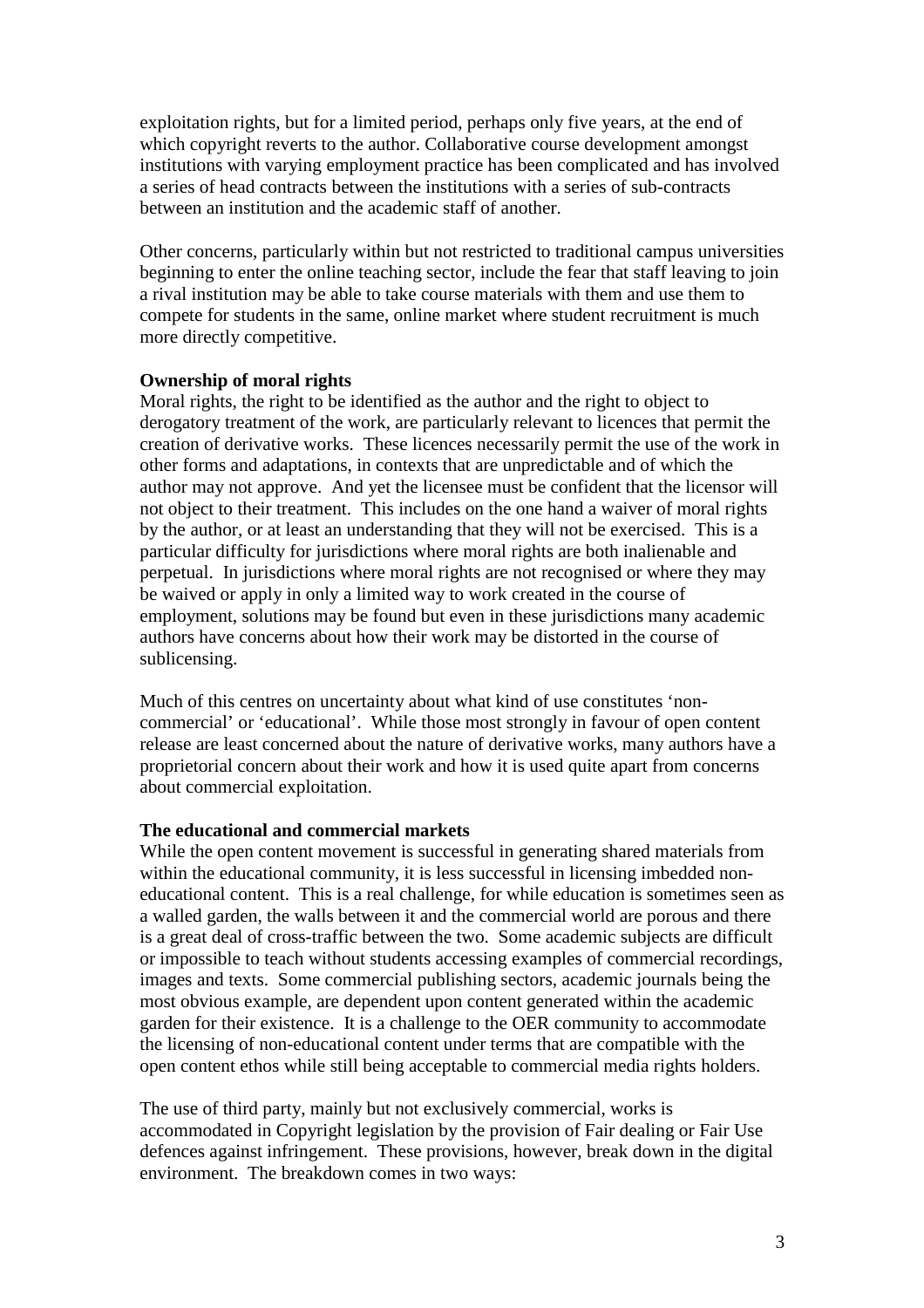- Much national legislation makes no provision for distance on-line education and refers specifically to classroom use (in the sense of a physical classroom). Other legislation makes provision for networked access but restricts it to a campus location and so denies access to distance learners
- The development of technological protection measures and legislation preventing their circumvention combine to make it much more difficult for users to exercise Fair dealing/Fair Use provisions in a meaningful way.

So the issue of accessing third party works becomes more, not less difficult to resolve. And accessing third party work in teaching on line is essential to most subjects if the materials created in-house by the university are not to be bowdlerised by having to remove images, quotes and performances taken from third party sources.

Some comparatively recent developments in journal publishing may be the beginning of rapprochement. Academic journals are beginning to find new ways of licensing articles. Some acquire only publication rights, leaving copyright with the author. Others acquire copyright but grant authors the right to self-archive the article on the author's own open access web site. SURF in the Netherlands and JISC in the UK have collaborated in a study into open source journal publishing and have hosted a number of meetings between publishers, librarians and authors to promote a shared understanding of the issue. Physics journals have found their authors particularly receptive to open licensing models as Physics appears to have a culture that encourages collaboration. It is perhaps no coincidence that the internet emerged and was developed from the Physics discipline. In contrast publishers in other disciplines, Chemistry, for instance, report a greater reluctance on the part of their authors.

Interestingly, the confidence held by some publishers that the availability of individual articles held in this way would promote rather than damage sales of the journal has taken a knock with the emergence of more sophisticated search engines capable of reassembling the complete journal by compiling the articles held on authorial web sites.

However, a different sector of the publishing industry – textbook publishers – has reacted differently and has encouraged linking between publishers' sites and those of their authors as a way of promoting sales of the book, partly as publicity and partly as a way of adding value and easily updated refresher materials for purchasers of the textbook.

The picture grows more complicated when one takes account of other media industries. For example, image rights holders are concerned mainly with the resolution of the images they licence. High resolution images, capable of hard copy printing, are impossible or at best very difficult to license for online use. Lower resolutions, still satisfactory for viewing on screen, are possible.

The difficulty for commercial rights holders is in drawing boundaries between primary, secondary and educational markets. Some contractual definitions of 'television broadcast' eradicate the traditional boundaries between media and between delivery technologies, and there are similar difficulties in distinguishing between markets. For example, as part of its public service remit the BBC in the UK offers a revision service for students taking public exams but many educational publishers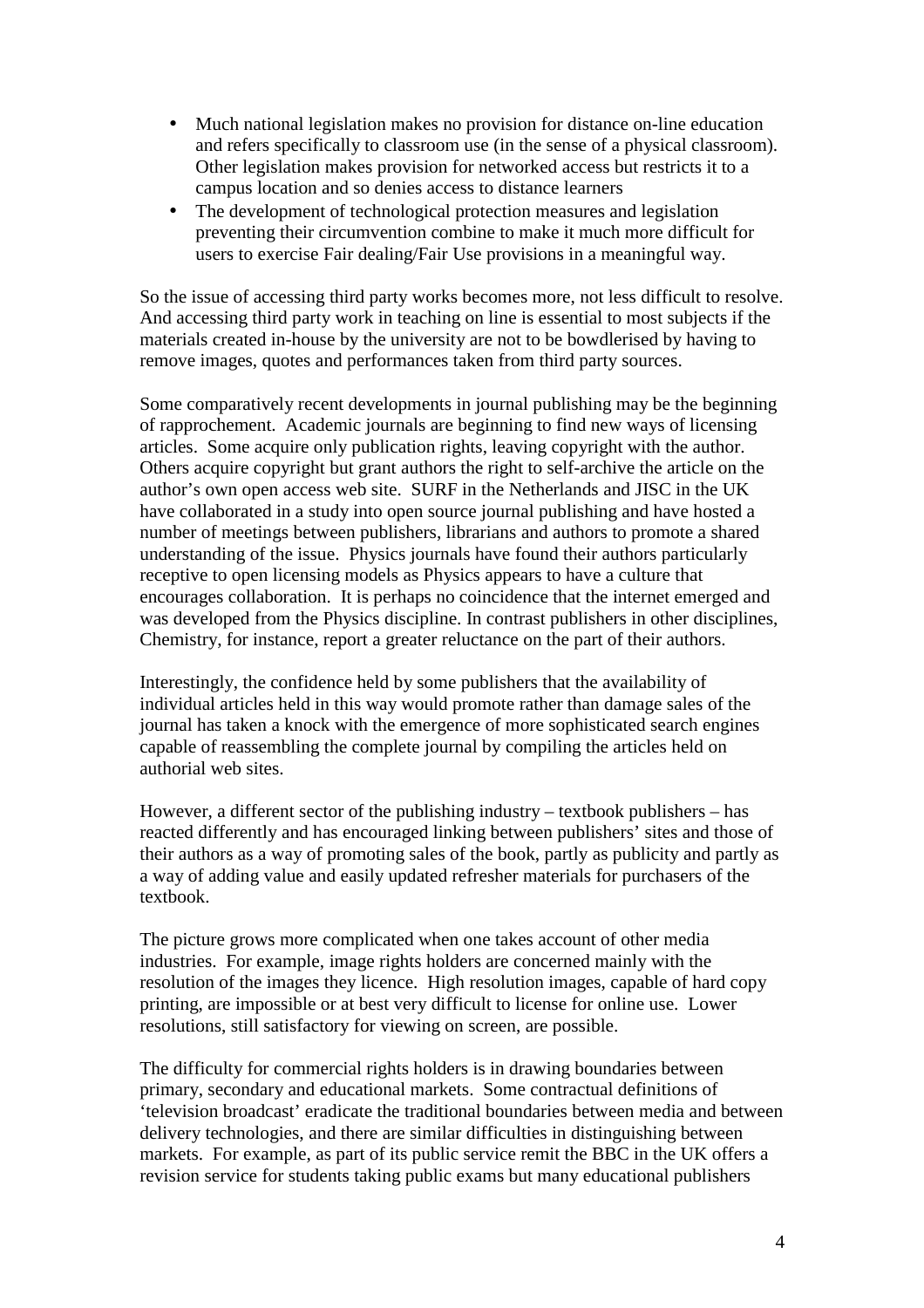complain that this is an example of public funding distorting a commercial publishing market. If this is difficult for commercial media rights holders, then it is equally difficult for educational providers in a global online market. Distance education universities, competing for fees deriving from a growing online student market, may find it difficult to draw boundaries between non-competing 'educational' uses and educational activities that compete for students in the same market. Campus based universities are able to draw a distinction between their core provision in face to face teaching and online self-study. Defining and protecting what is core is more difficult for distance education.

### **Cultures of resistance**

A common barrier to universities adopting materials created elsewhere is what might be termed "not invented here" syndrome. Administrators at both national level (UK) and within institutions report that it is difficult to encourage academics adopt even simple learning objects written by others. At national level this is a barrier against sharing common resources, reducing costs by avoiding the constant reinvention of generic tools and commonplace subject concepts. The problem remains even at institutional level and administrators have reported resistance to the use of shared resources within a single institution where faculties commonly prefer to create new materials rather than use resources created by members of another faculty within the same institution.

University administrators might also be careful to control the timing of the release of research papers particularly due to the need to protect patentable work until the patent has been registered.

Academic structures may themselves act as a deterrent to institutions and individuals adopting open content licences. Teaching and the creation of teaching materials may accrue fewer rewards and carry less kudos than engaging in research while the system of assessment and promotion for academic research staff also has an influence. Publication in commercial journals is rewarded and recognised while self-archiving or self-publication, even with inbuilt peer review, is not.

It is possible that at an international level there may be a reduced resistance to adopting content developed elsewhere. This may be because of an overriding need to find resources at low cost coupled with the freedom to create culturally specific content by adapting and creating derivative works under open licences.

Creative Commons does not attack copyright and, in fact, relies upon copyright for its effectiveness, but in some minds there is the thought that copyright is necessarily bad in and of itself. I have spent much of this paper addressing the difficulties that educators have in licensing, accessing and sharing work. I want to turn now to some of the benefits of copyright that might, ironically, also argue against open content.

Copyright brings benefit to authors. Its informality protects the disadvantaged as well as those with resources to register for protection under other areas of IP. It prevents the widespread commercial exploitation without recompense that we see in areas where protection does not apply. For example, cultures in which knowledge, skill and craft is shared rather than owned find it difficult to find a way of protecting their